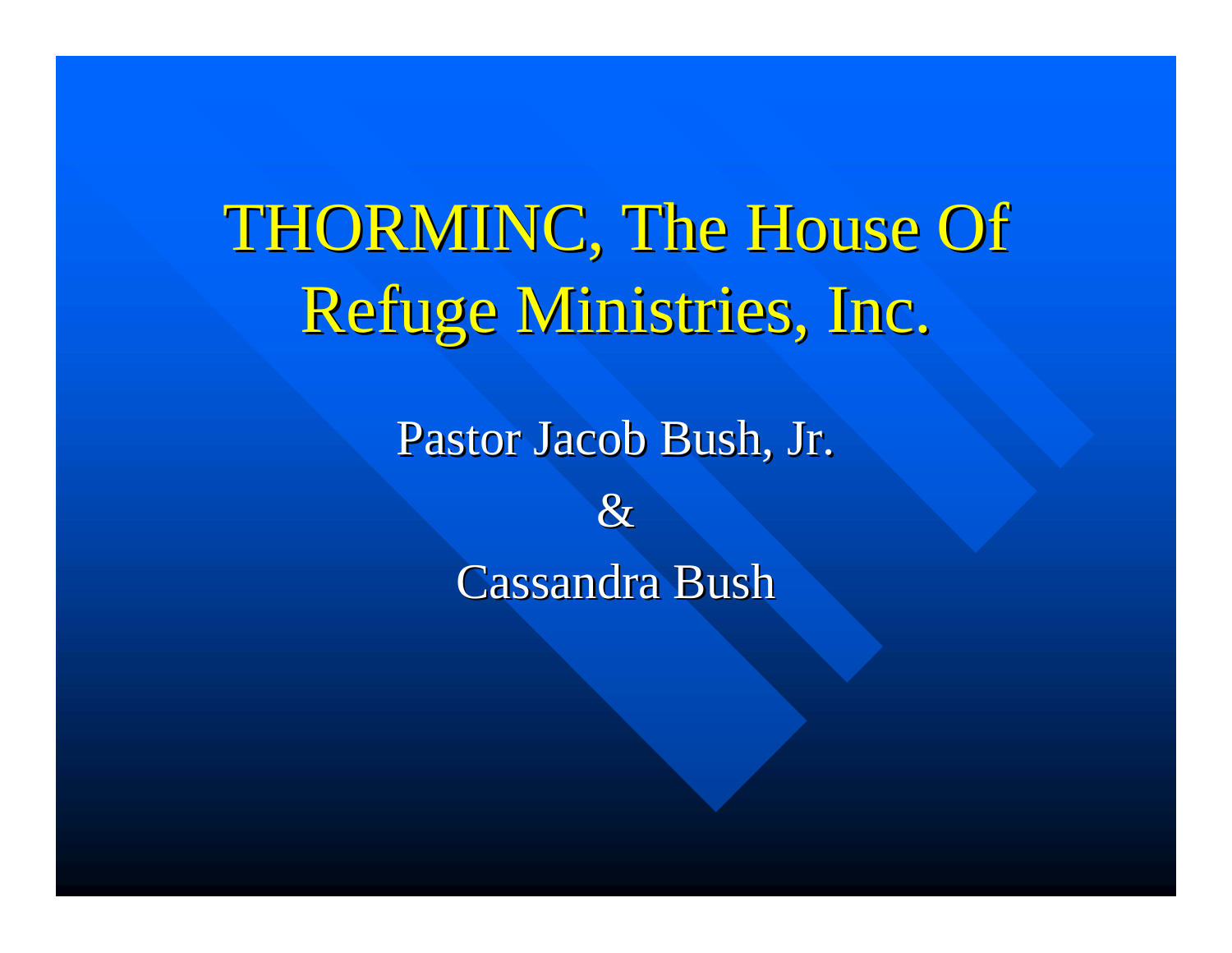30 years of marriage and 14 years of ministry.

**ARAUCHER** 

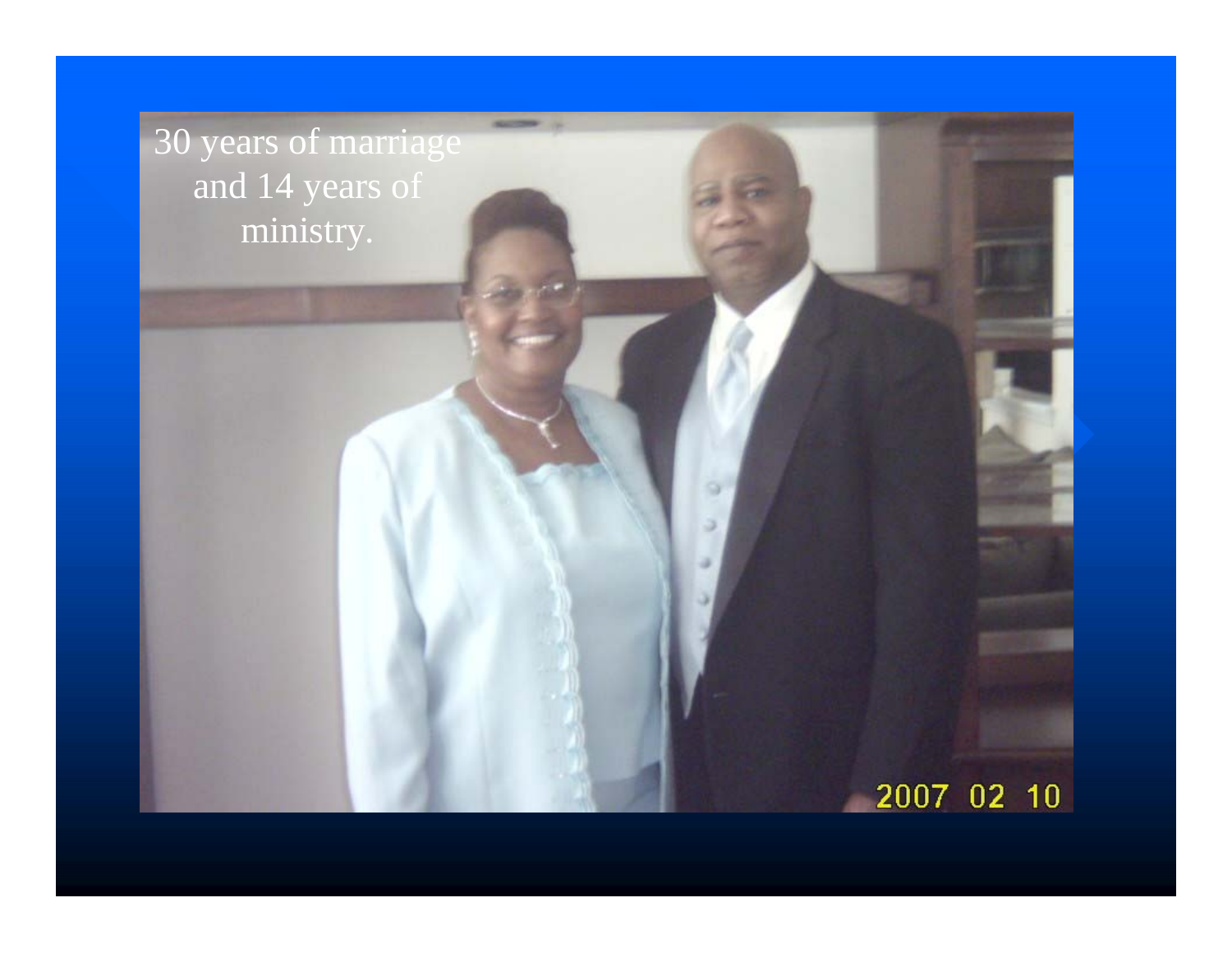### THORMINC

- **THORMINC Ministries**
- **Ex-Offender Re-Entry Program**
- **Faith Based Substance Abuse Transitional Housing**
- **n** Organizational Payee Services
- **Target Case Management**  $\mathcal{L}_{\mathcal{A}}$ — Mentally Ill
- 2137 N. Liberty Street; Jacksonville; 32206 2137 N. Liberty Street; Jacksonville; 32206
- If the community does not have something prepared for the inmate returning home, the inmate will have something for the community.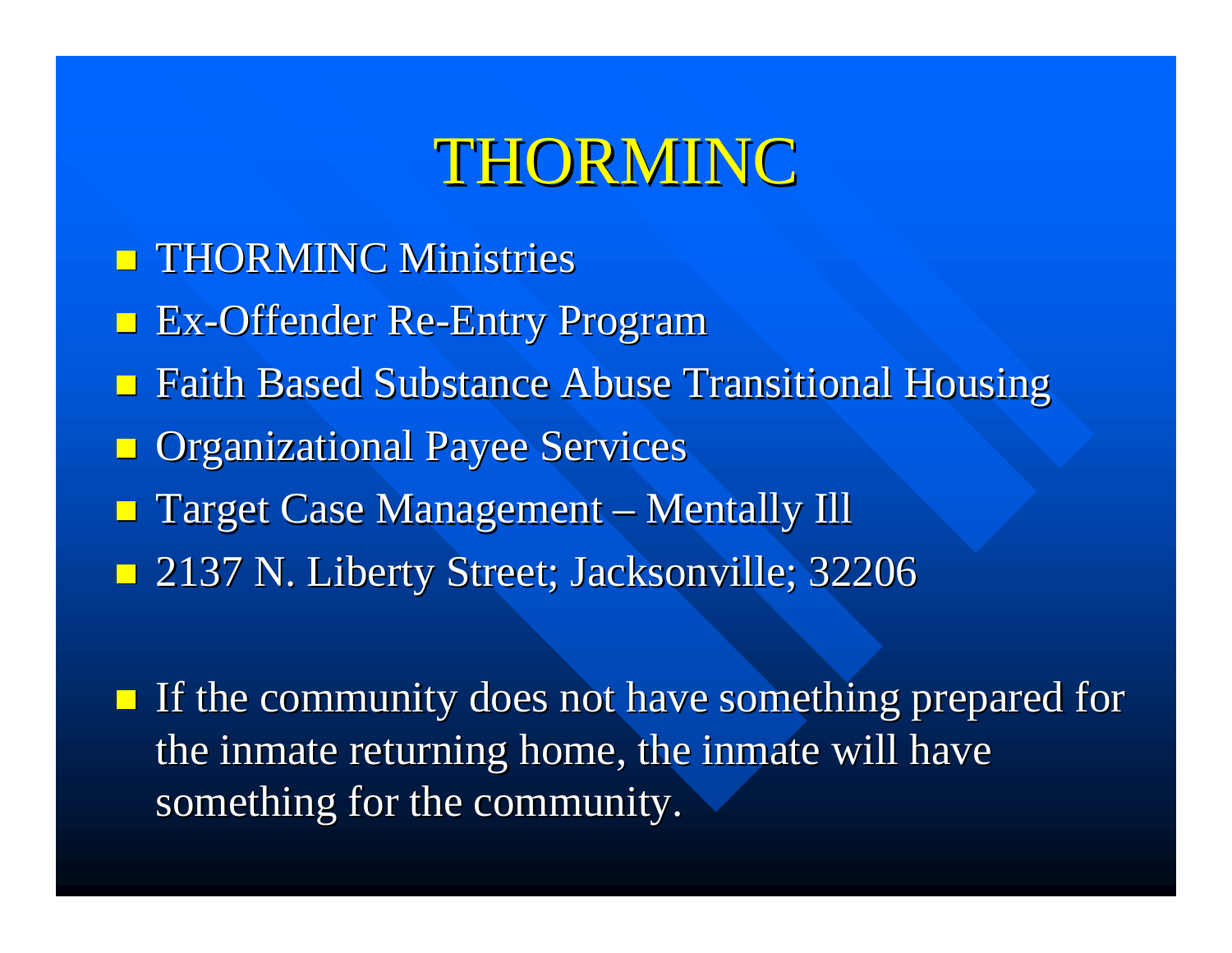### **Let us not forget**



*We must do this for our children's sake.*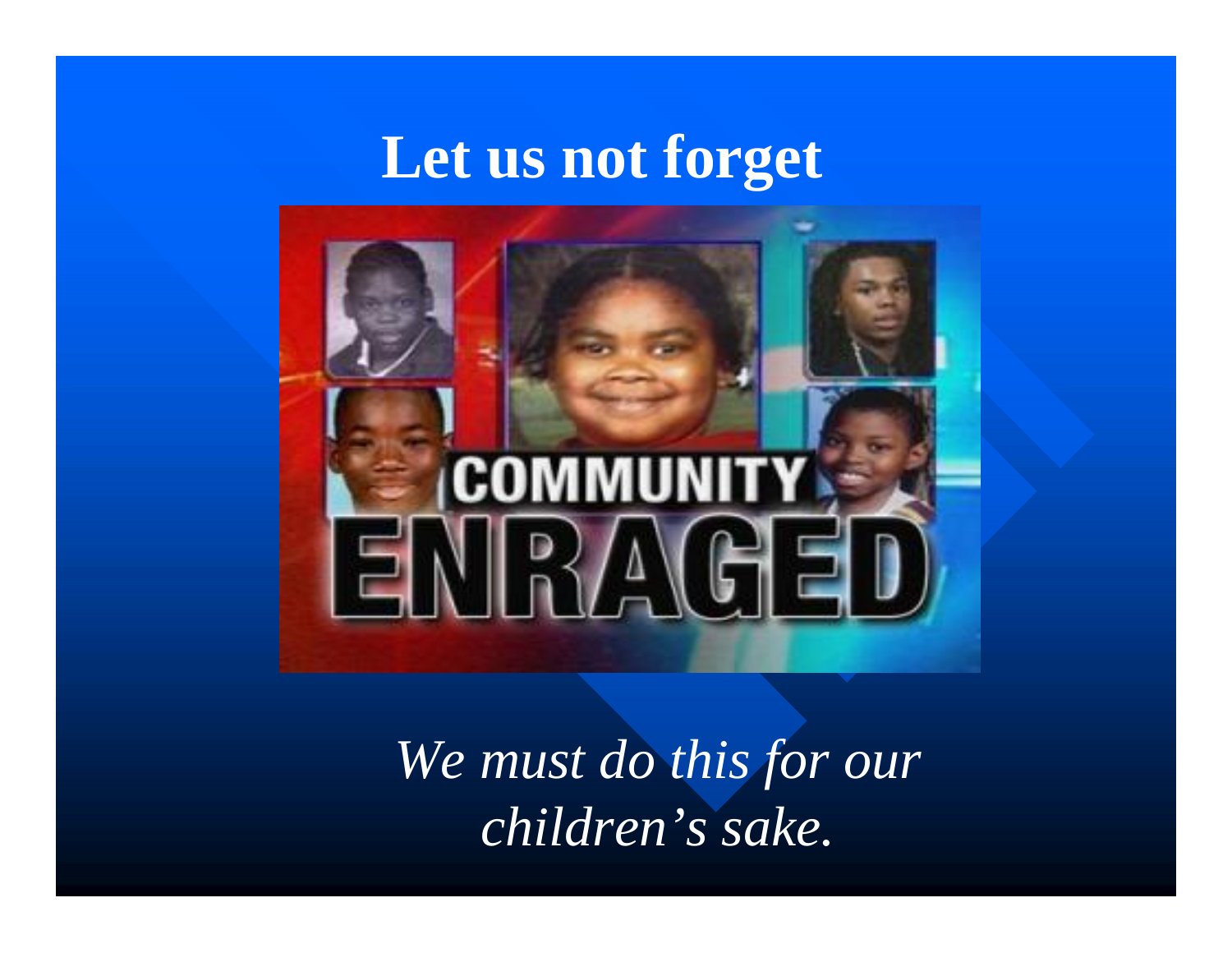

When parents go to prison, They take their families with them. But it does not stop there with the children…

There is far too much work to be done to save this baby…

This scene is not hard on the eyes, but…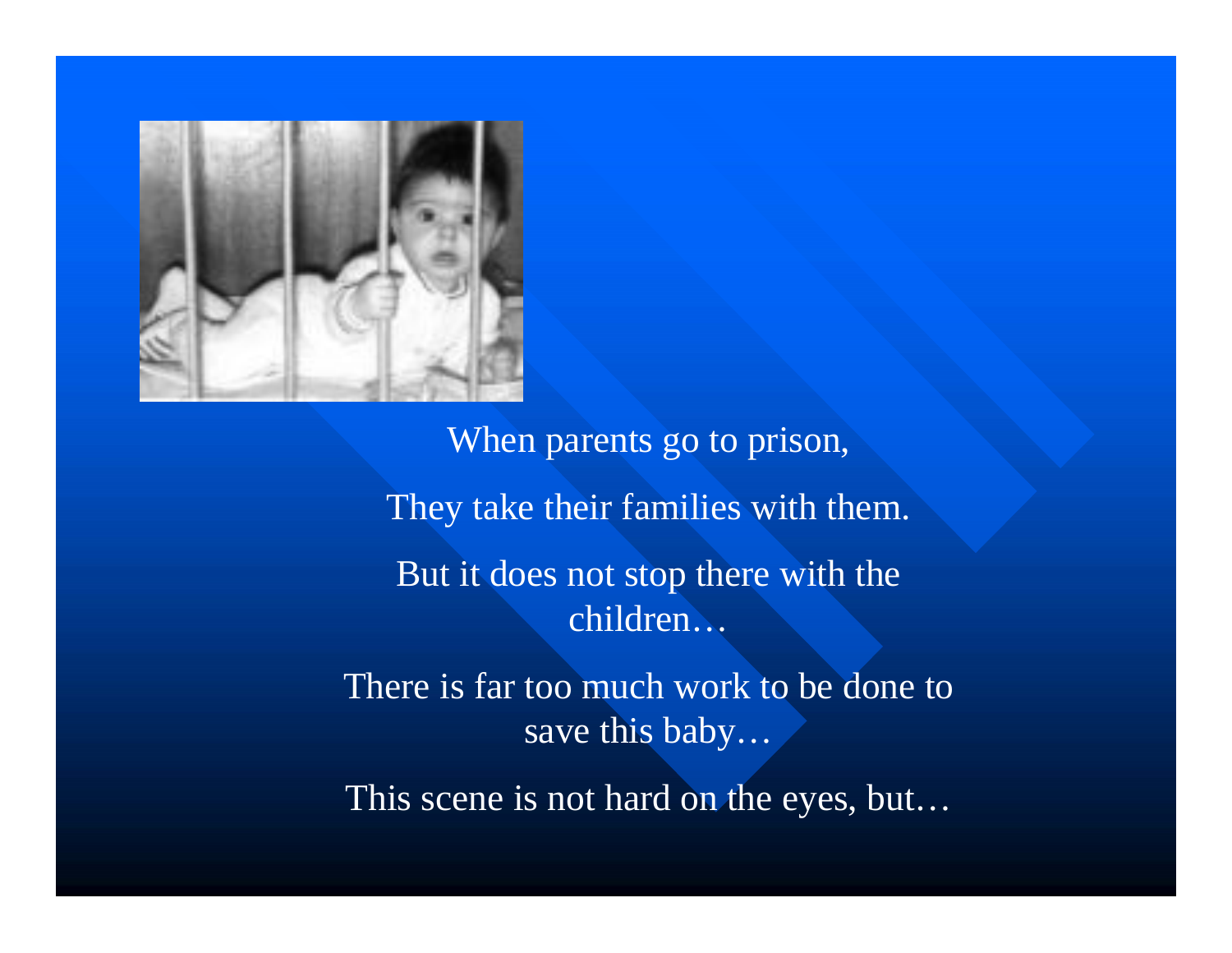

**DC Number:** xxxxxxxxx**Name:** XXXXX, XXXXXX XX **Race:** BLACK**Sex:** MALE**Hair Color:** BLACK**Eye Color:** BROWN **Height:** 6'05'' **Weight:** 187 lbs. **Birth Date:** 11/25/1972**Release Facility:** R.M.C.- MAIN UNIT **Custody:** MEDIUM **Release Date:** 10/03/2005

On the same day that XXXXXX was released

His mother was committed into

Gadsden Correctional

Institution.

Our children that commit violent crimes are angry, hurt and often times violated themselves.

This young man's past record is listed as OBSOLETE DATA, which means he did time in juvenile and then automatically graduated into adult prison system.

**[Florida Department of Law Enforcement's Sexual Offender/Predator](http://www3.fdle.state.fl.us/Sexual_Predators/) web site.**

**Offense DateOffenseSentence DateCountyCase No.Community Supervision Length**11/01/1990

OBSOLETE DATA-BEFORE EST.CODES

12/05/1990DUVAL90135361Y 0M 0D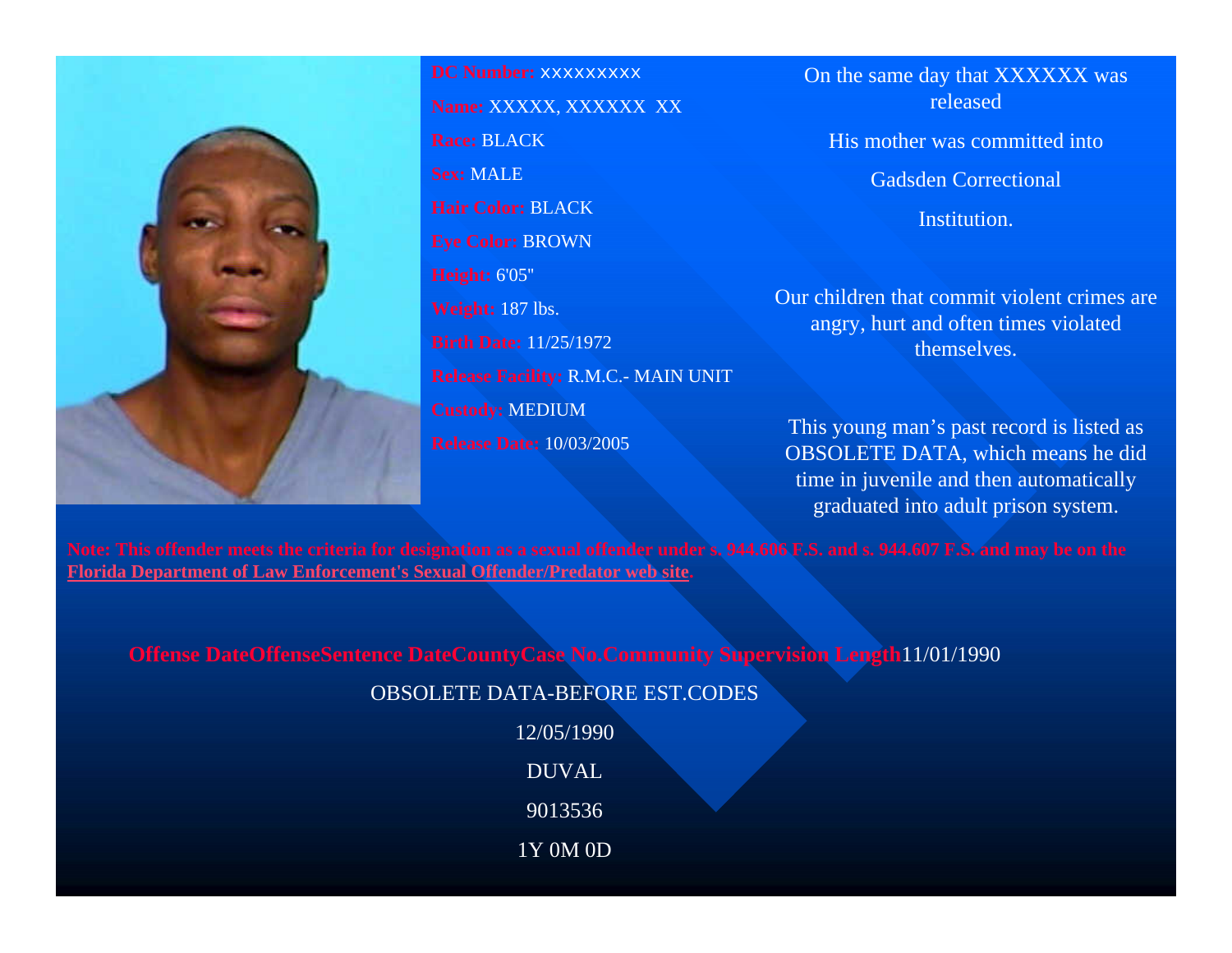#### AFTER CARE SERVICES

The most crucial time of re-entry begins when you get off of the Greyhound bus and realize that guards are no longer there to order you to walk, talk or sit down.

In after care you receive directions, referral services, assistance in life-skills and many times, grief counseling because loved ones passed away while you were gone.

For Mr. XXXX, there was absolutely no after care for his mother who consistently

went in and out of prison.

He felt so guilty having had a chance to start over, unlike his mother, he left our program and went home.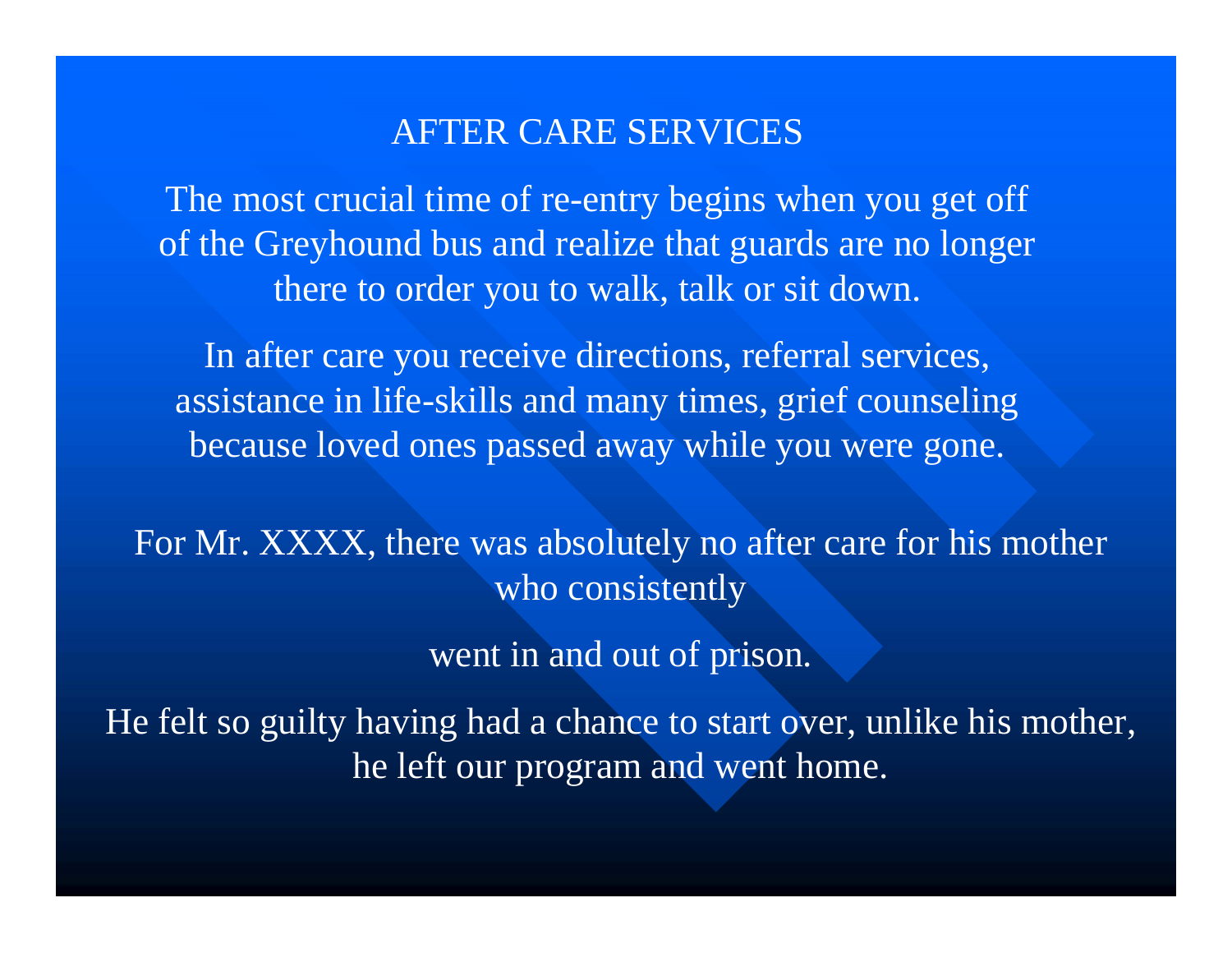### *THORMINC Ministries*

HORMINC, The House Of Refuge Min, Inc was established to help meet the needs of families and individuals who live within our geographical area, and require transitional housing and referrals to emergency services in the Jacksonville area.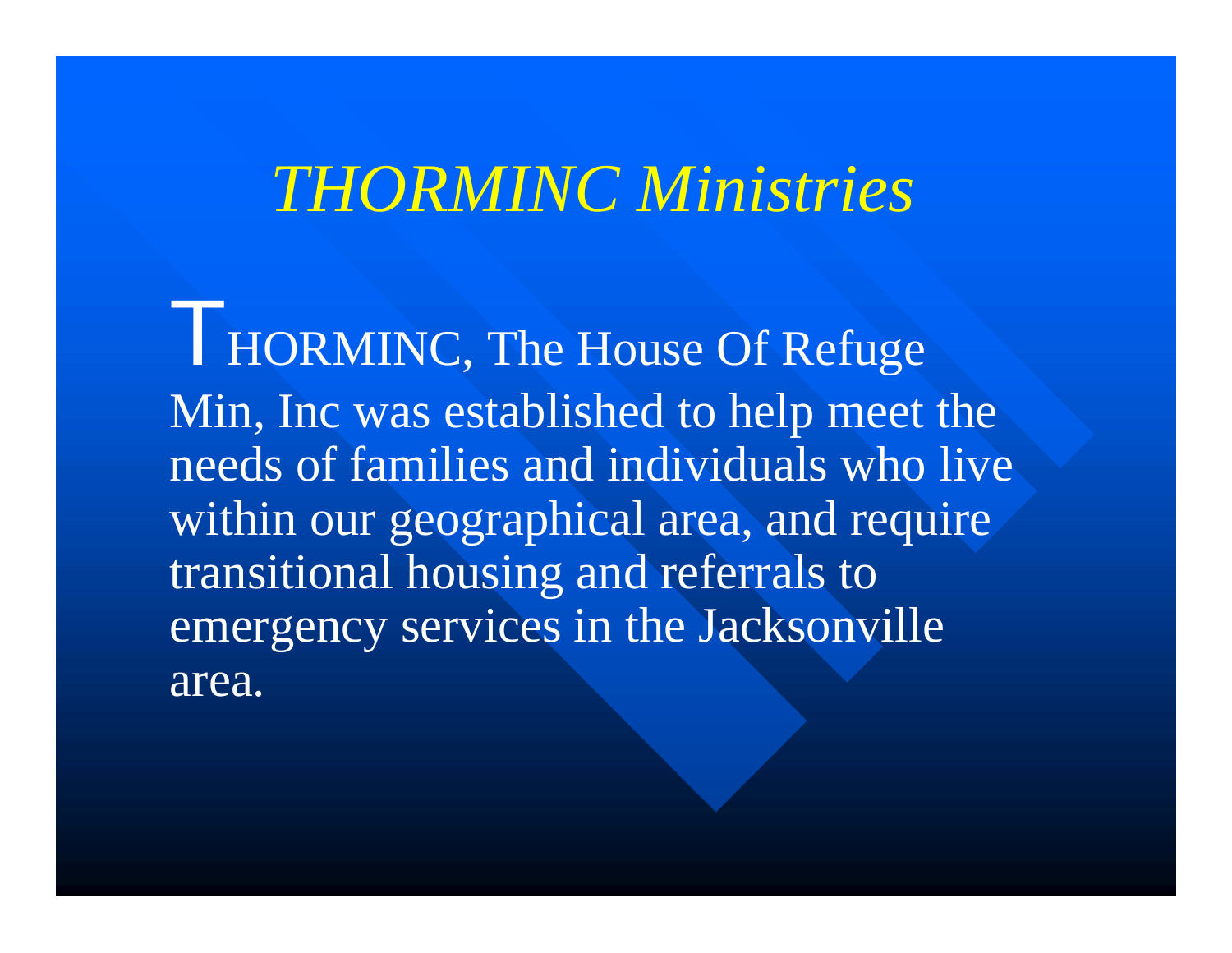### *THORMINC Ministries*

Every client is treated with respect and without judgment, and is served to the best of our ability.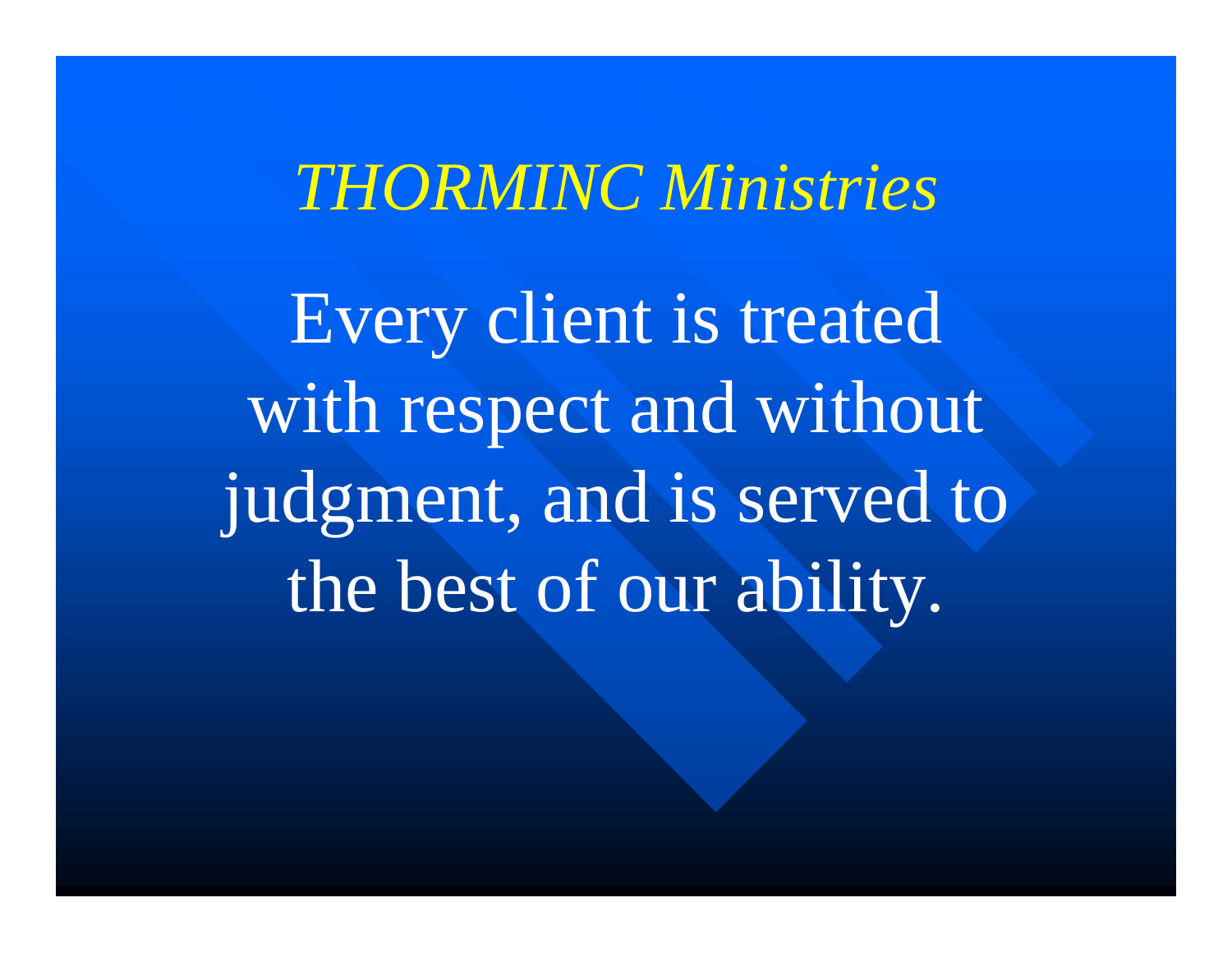### THORMINC Ministries

We care for our clients by referring them to collaborative agencies and organizations that will enable ex-offenders to become selfsufficient.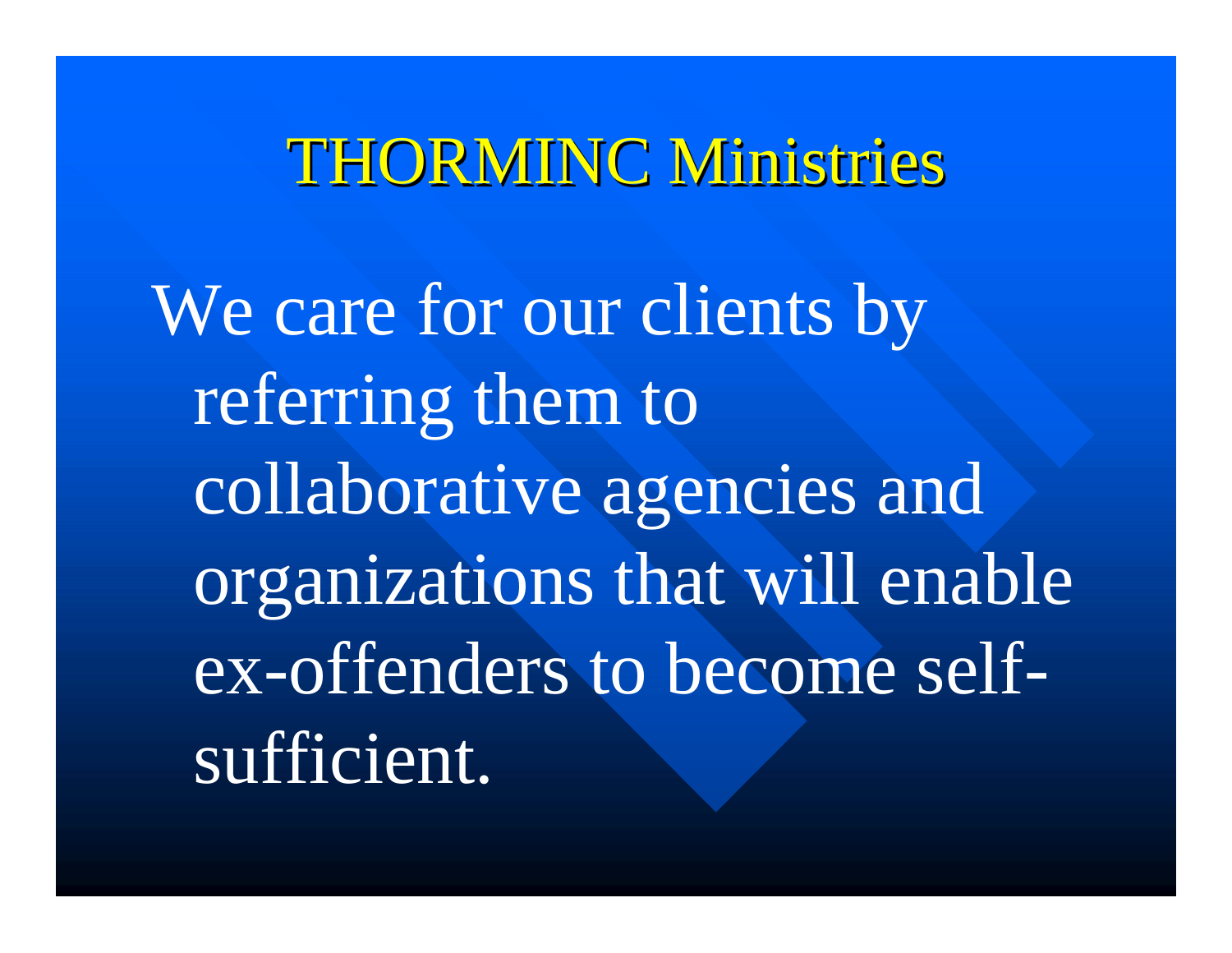Florida Department of Corrections Statistics **Inmate Population on June 30, 2006**  $\blacksquare$  White Males 23,022  $\blacksquare$  Black Males 17,768 **Other Males** 1,934

 46.9% of inmates in prison on June 30, 46.9% of inmates in prison on June 30, 2006 has been in Florida prison before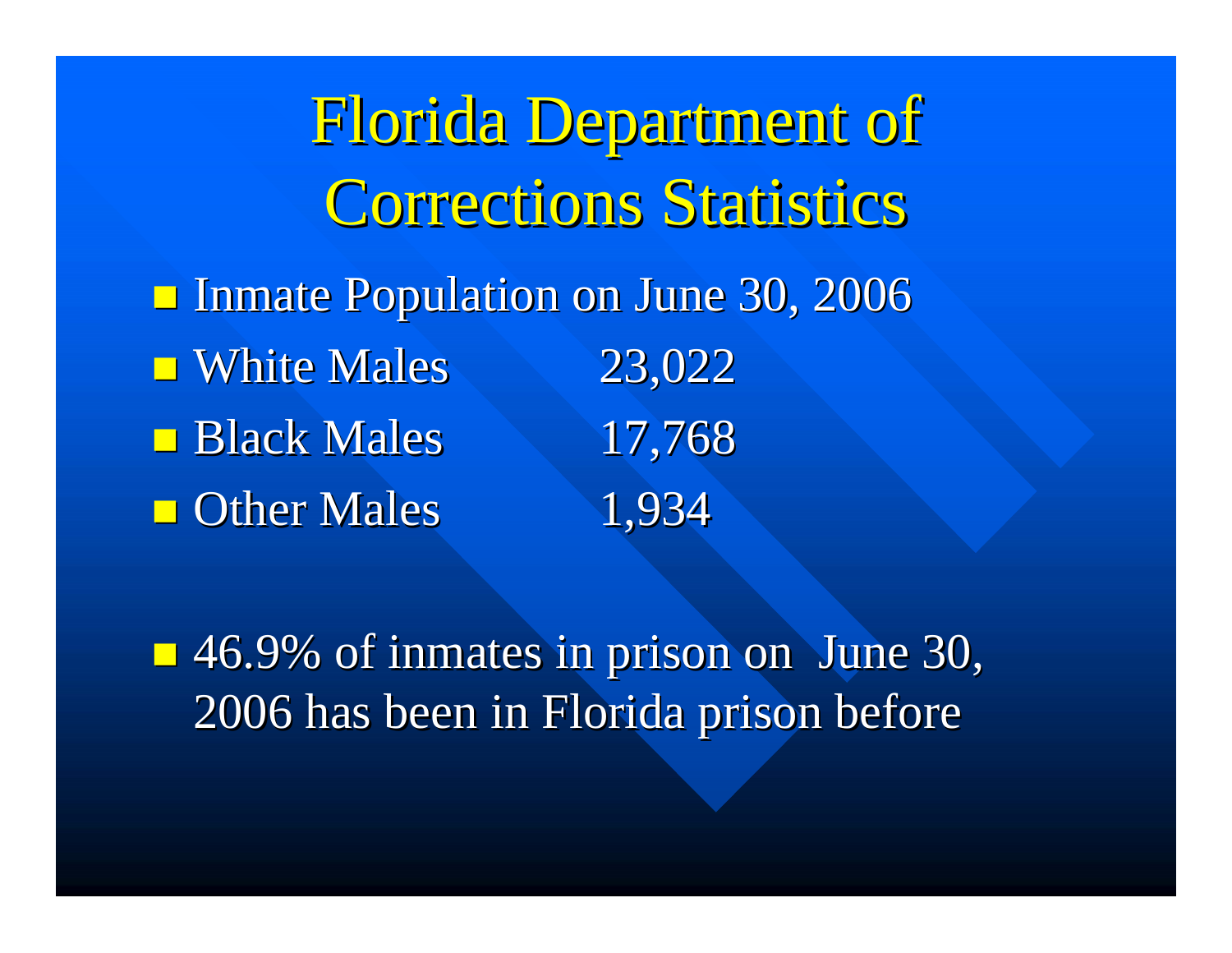Florida Department of Florida Department of Corrections Statistics There are 15,023 more inmates in Florida prisons today than there were five years ago.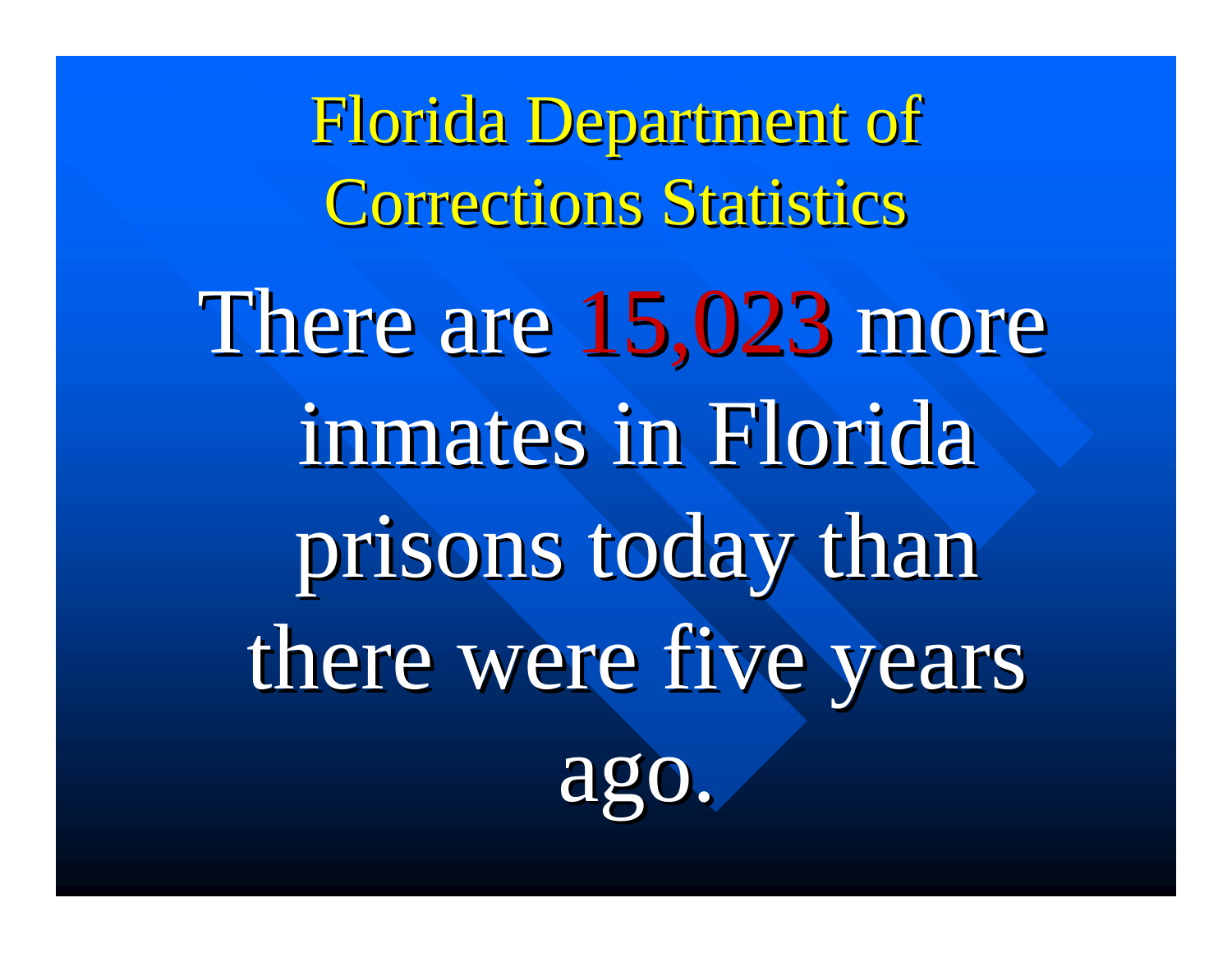General Characteristics of 2006 Prison Population **Nale** 82,360 93.0% **■ Race** –White 40,932 46.2% –Black 44,674 50.4% –Other 2,970 3.4%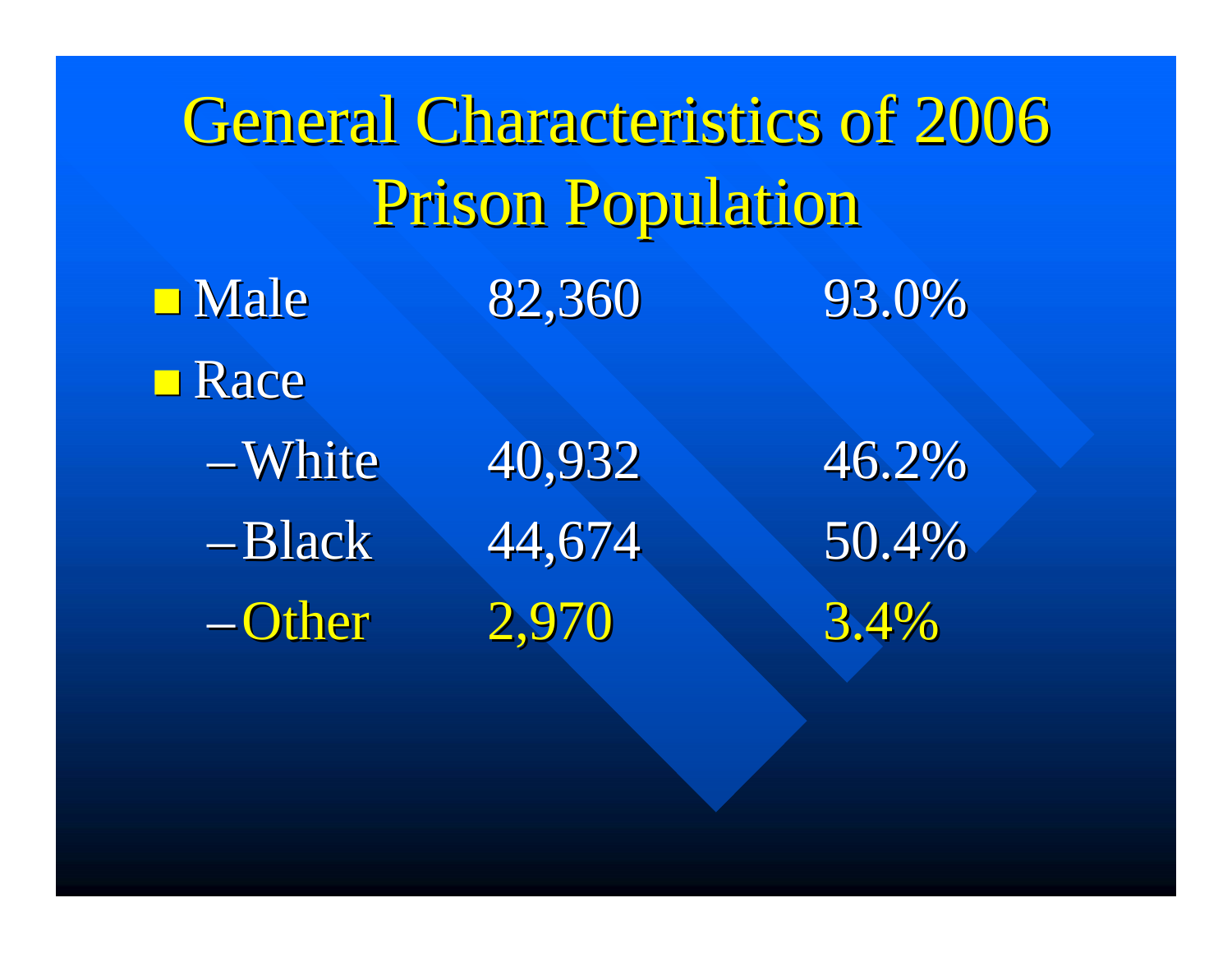## Inmates Test Median Grade Level

 $\blacksquare$  Grade level – 1-5 grades · – 40.2% **Level 6 grade** - 12.9% **Level 7 grade** - 7.7% **Level 8 grade** - 7.2% **Level 9 grade** - 13.1% **Level 10 grade** - 2.9% **Level 11 grade** - 5.7% **Level** 12 grade - 10.3%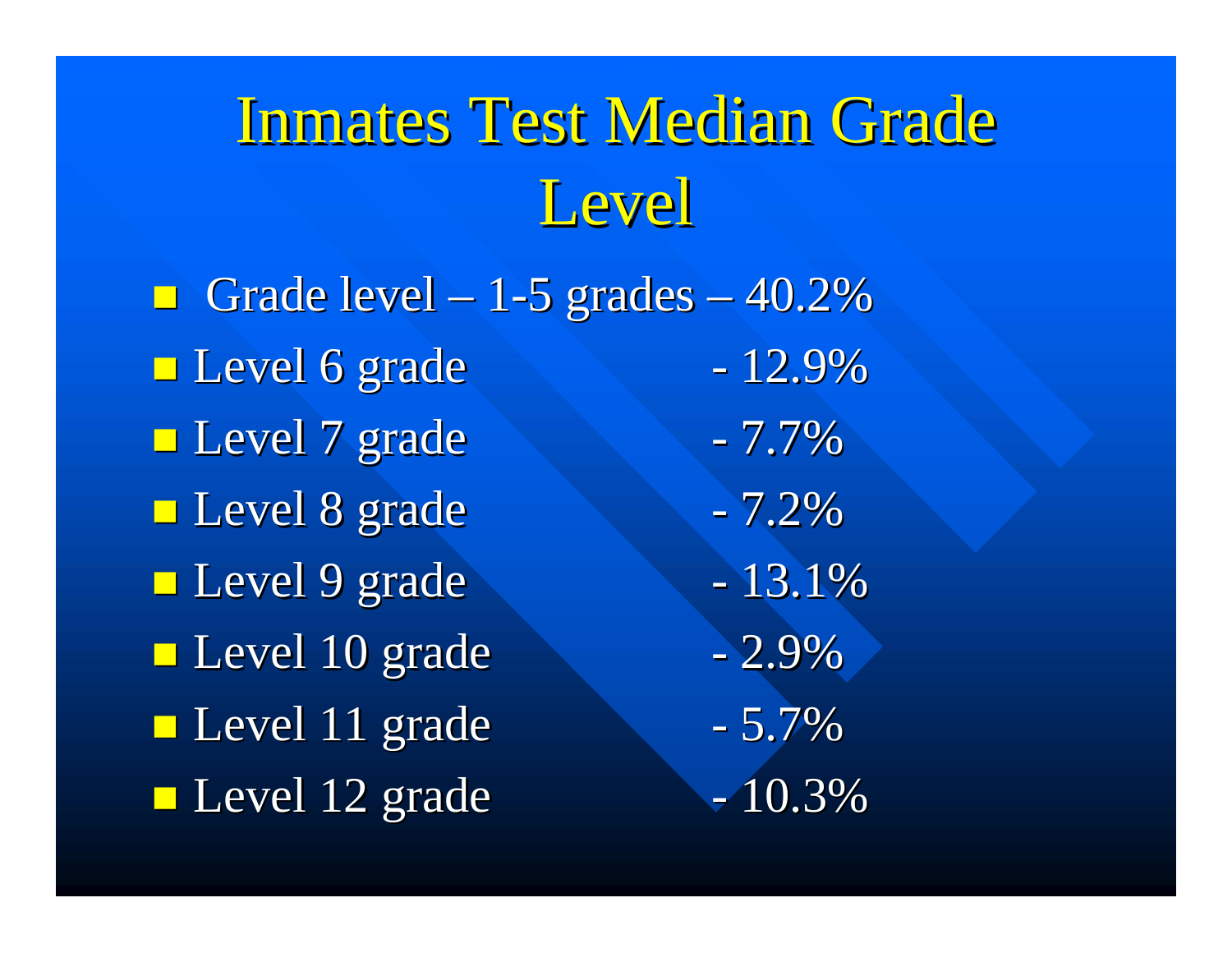# 60.0% had less than GED Prep skills (less than 9.0 grade level)

That amounts to…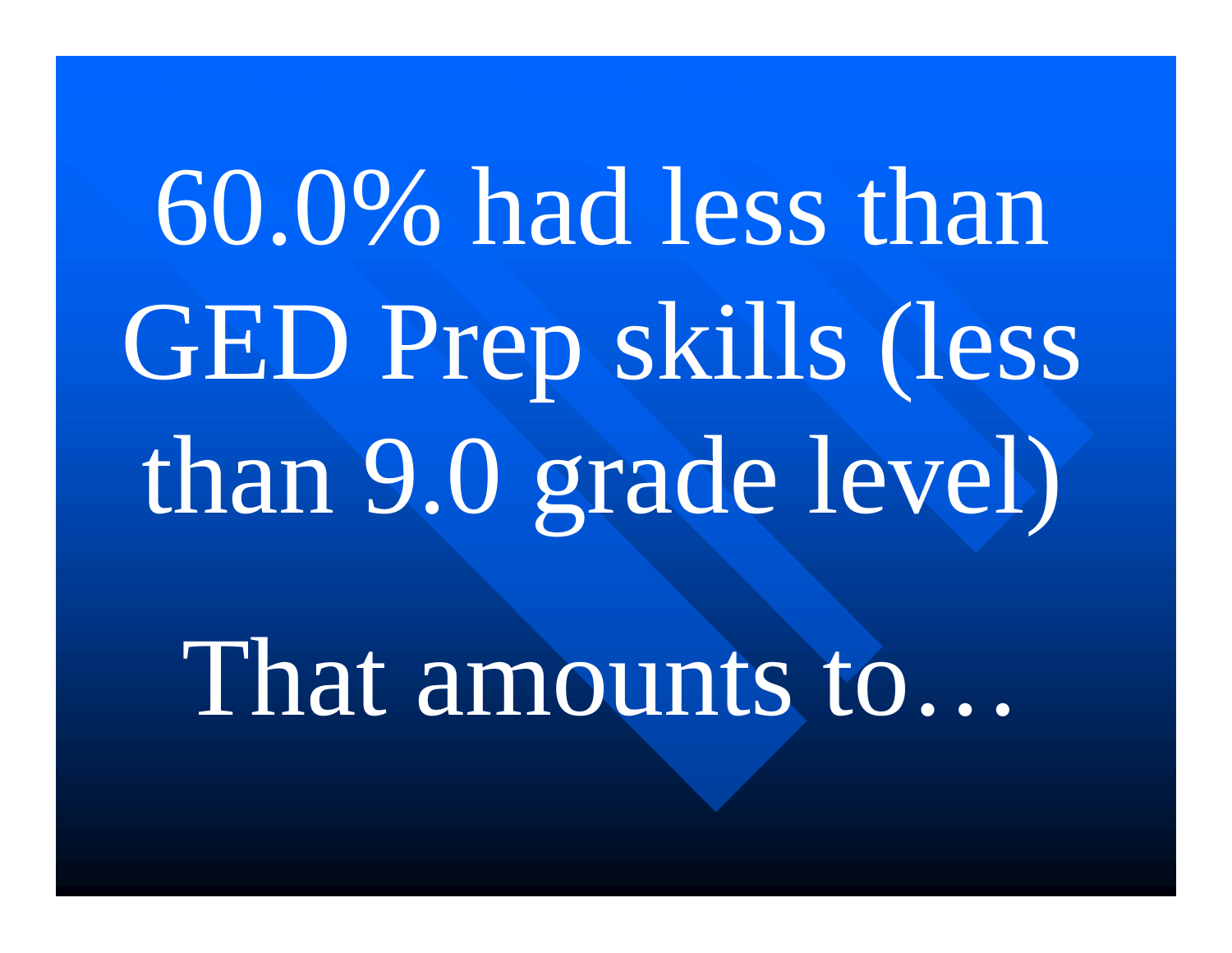

that read well below a 9th grade reading level that are coming back into our community.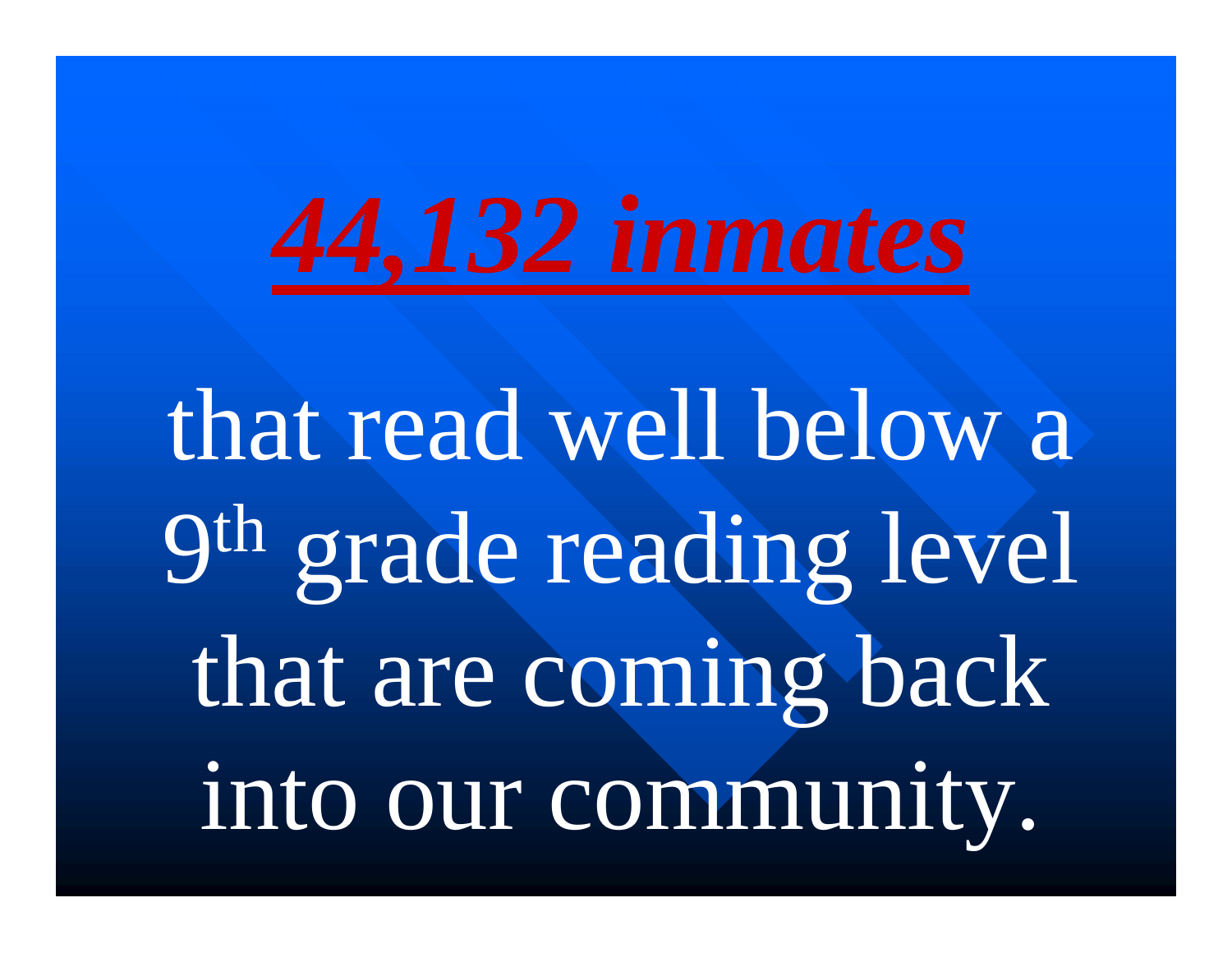

White Males: 233 Black Males: 132 Other Males: 11 White Females: 1 Black/Other Females: 0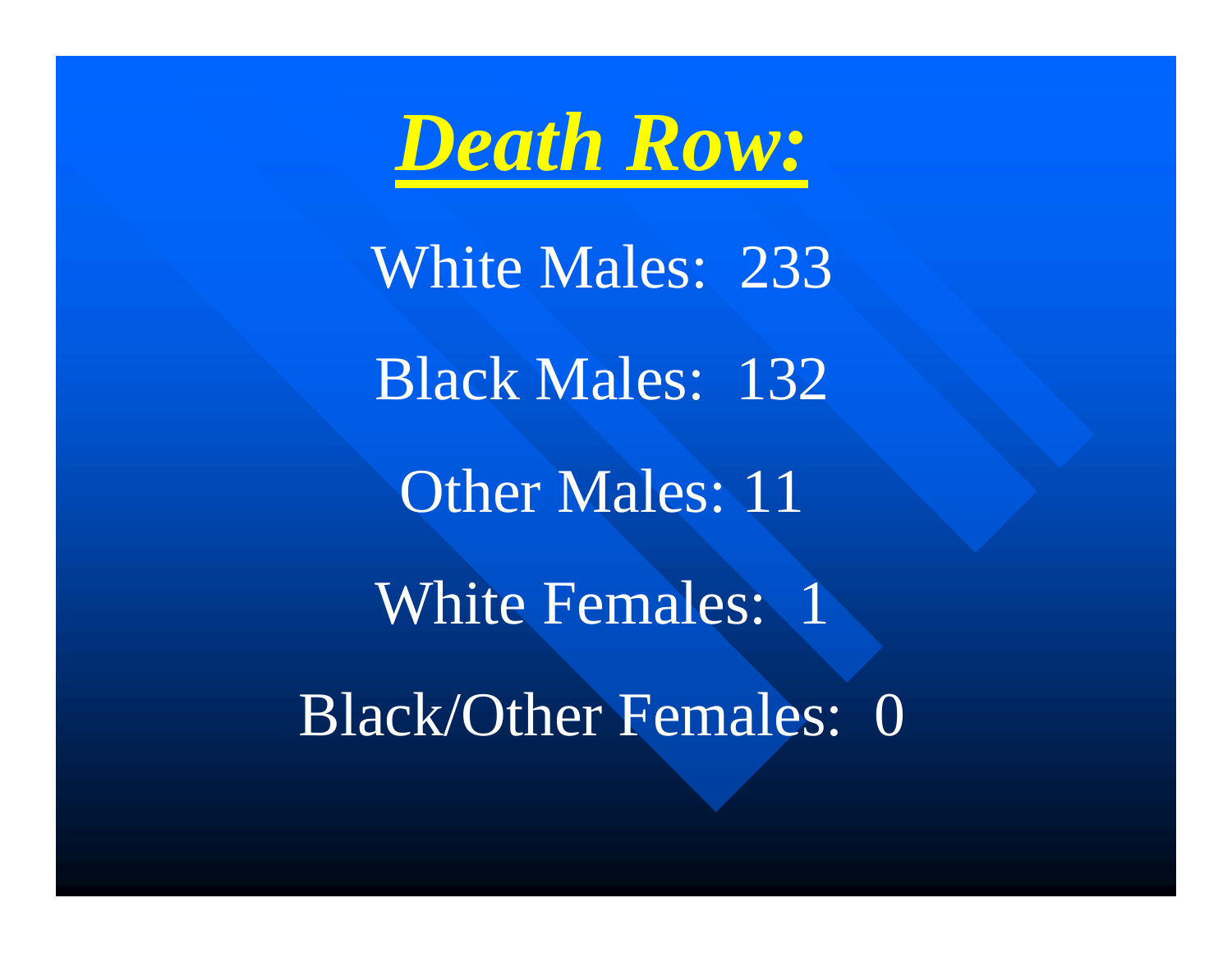**33,348** Inmates Released serving average of 85.5% of Sentence

**14.0%** (4,658) were released to probation or community control.

**16.0%** (5,326) were released to conditional release supervision for more serious offenders.

The **majority of the offenders released in 2005-06 were black** (16,343 or *49.0%* and male (29,808 or 89.4%)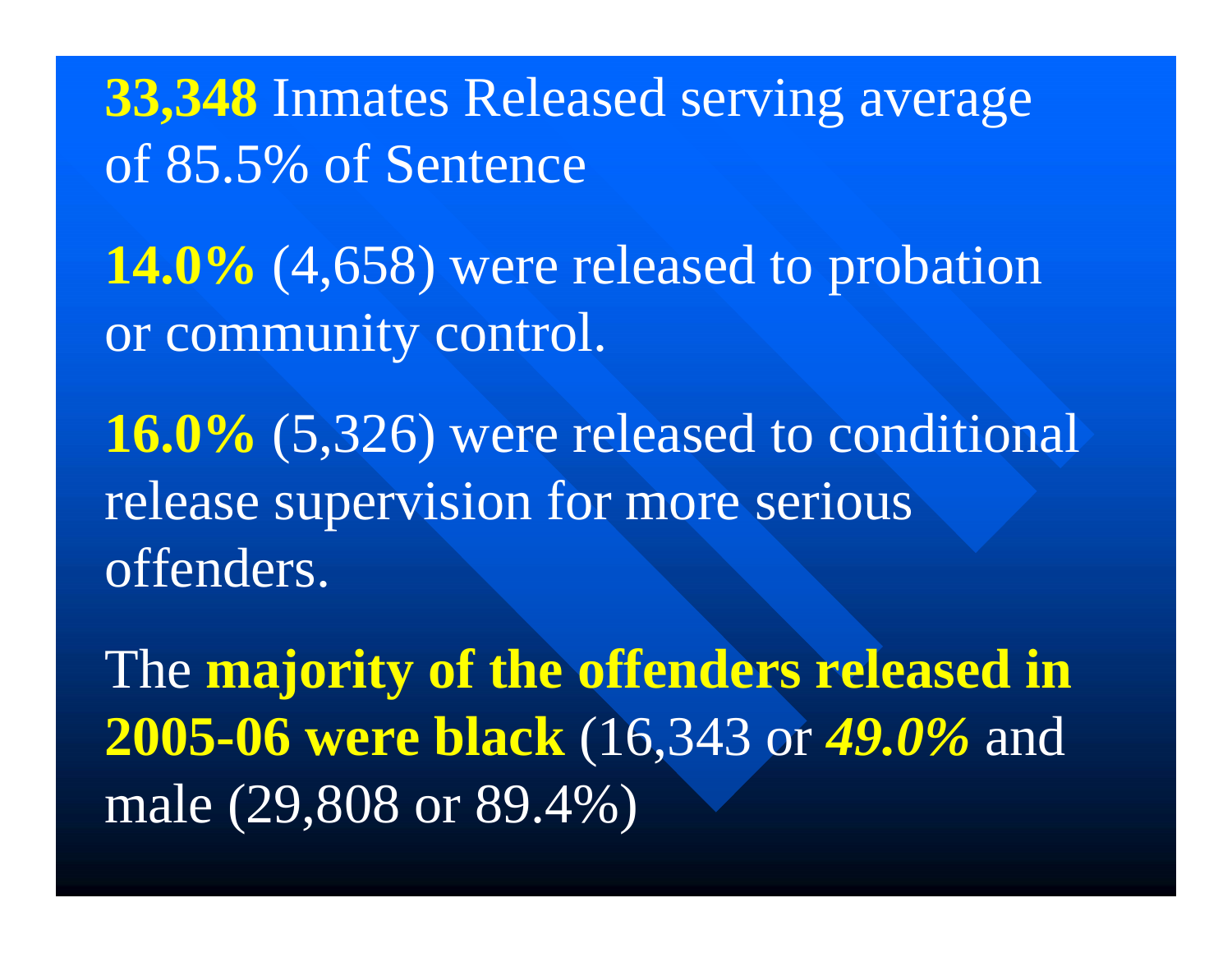2005-2006 Releases  $\blacksquare$  Male – 29,808 or 89.4% **Figure 10.6%**  $\blacksquare$  Female  $-3,540$  or 10.6%



 $\blacksquare$  White – 16,005 or 48.0% **Black** – 16,343 or 49.0%  $\blacksquare$  Other  $-1,000$  or 3.0%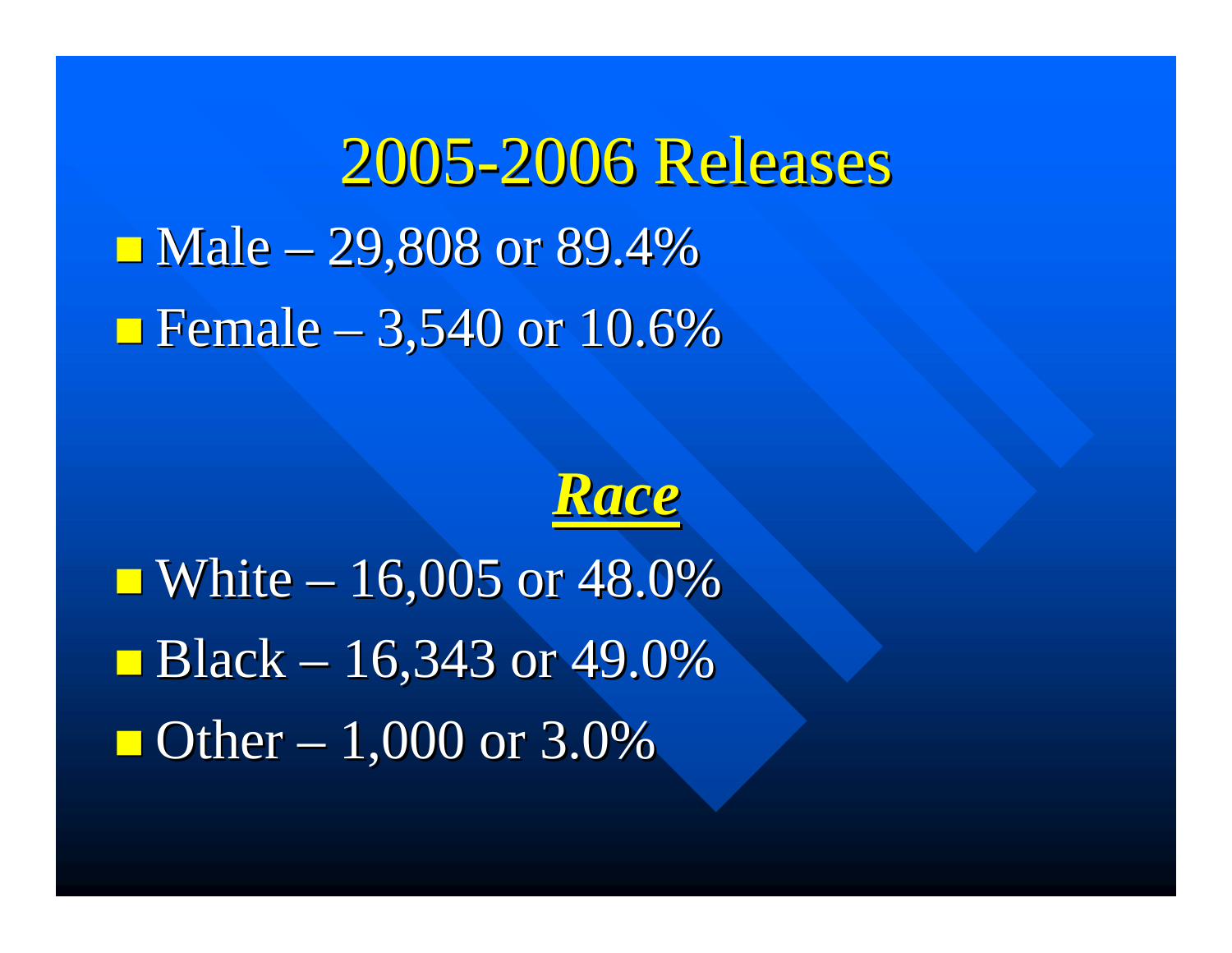# THORMINC brings to the table …

# Solutions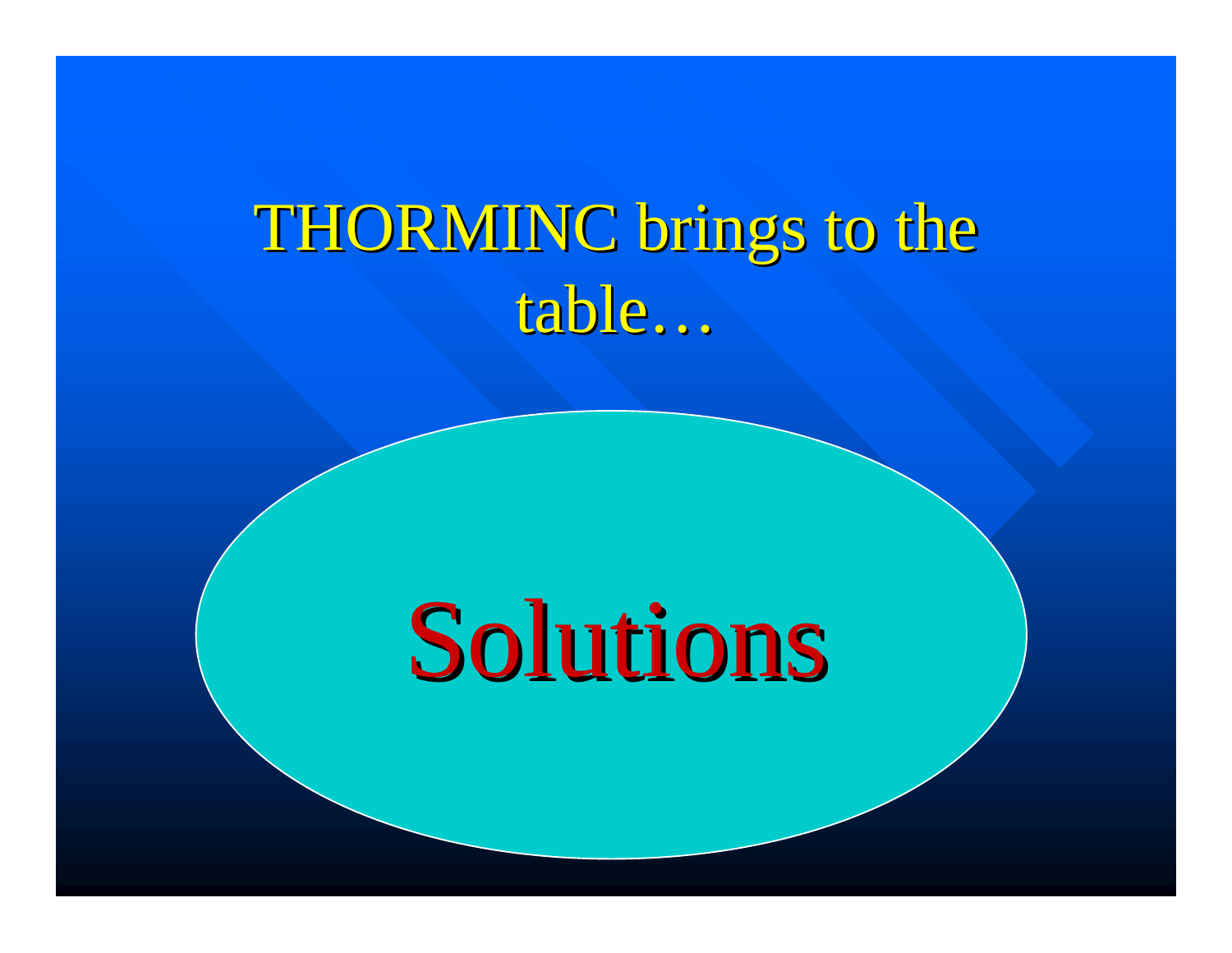### THORMINC RE-ENTRY

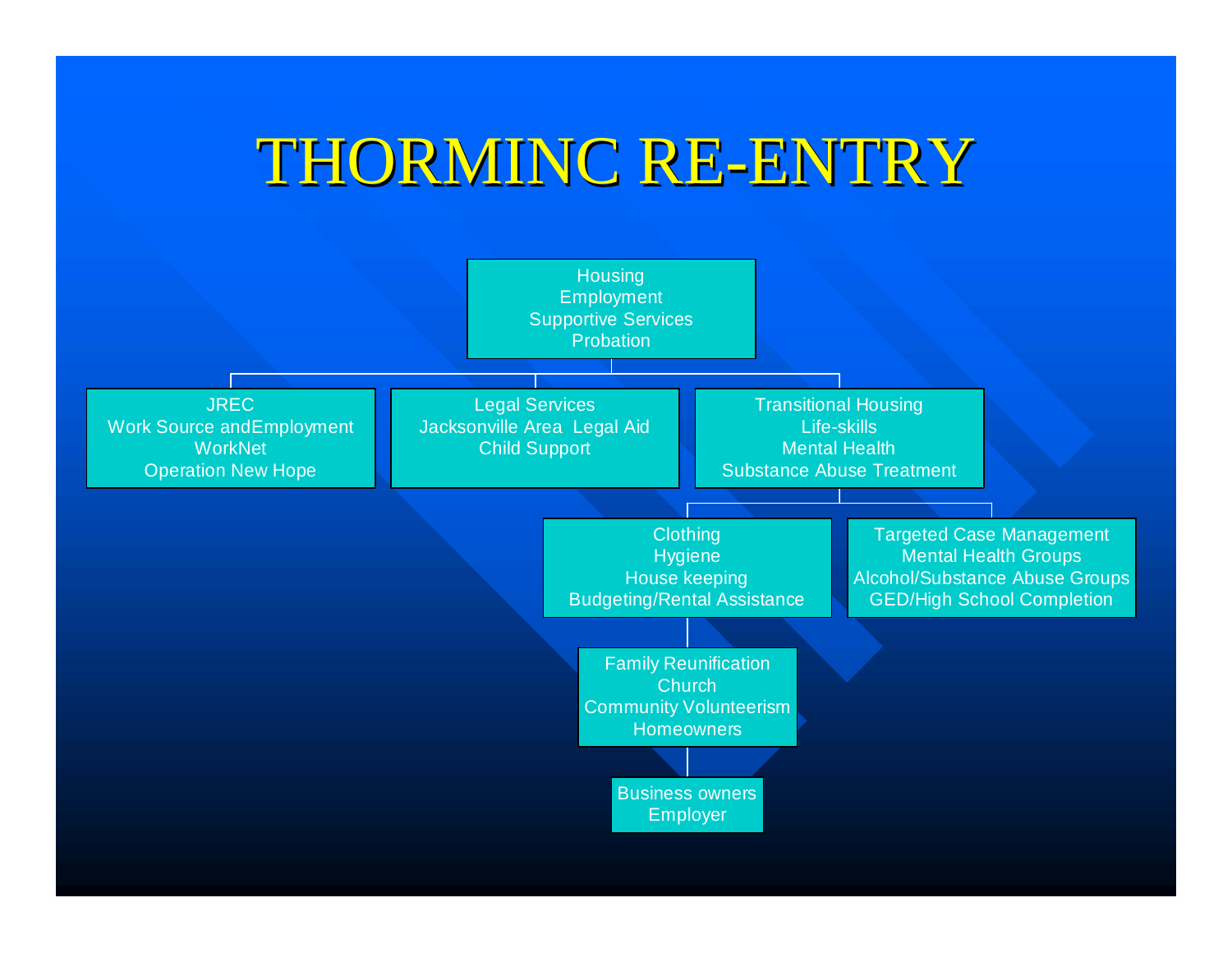### THORMINC

- **Housing coordinator \$38,000 per year Housing must** be provided to give sense of security for job searches.
- **Paying deposit and 1<sup>st</sup> month rent for all re-entering the** community in order to hold steady employment for six months. - \$500,000
- **Employment Develop and maintain growing** businesses and provide job coaches to ensure continuous employment for 1<sup>st</sup> year following re-entry. - \$500,000
- **Providing and implementing targeted case management** for mentally ill for part-time employment. - \$170,000 per year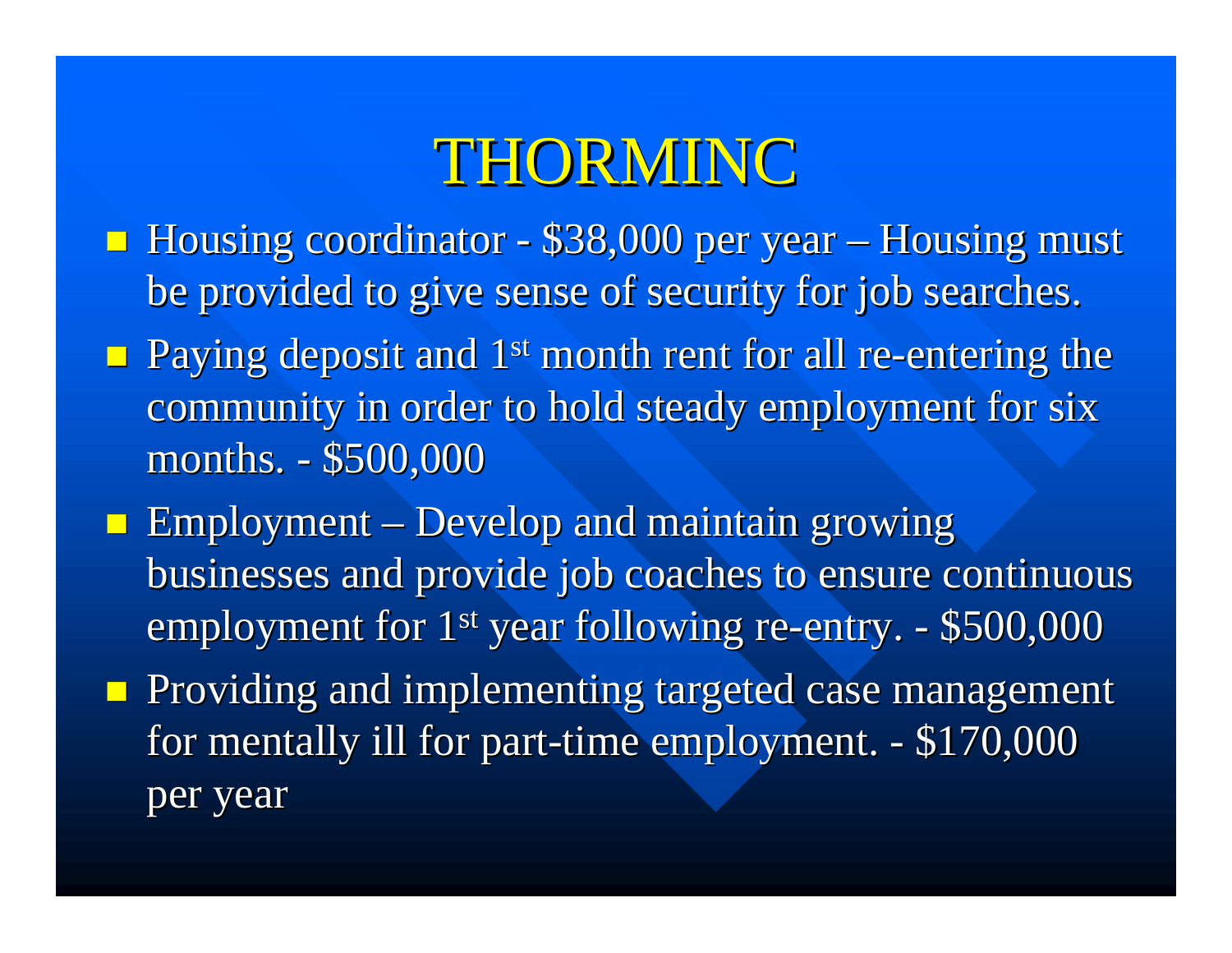### WHAT CAN YOU DO TO HELP?

- **Partner with THORMINC Ministries in** after-care services.
- $\blacksquare$  Partner with Financial contributions to provide food for one man for one month.
- **Partner with providing toiletries for one** man for one month.
- **Partner with donations of Bibles for and Partner with donations of Bibles for and** bookbags (new or used) to carry personal bookbags (new or used) to carry personal belongings in.
- $\blacksquare$  Volunteer/Mentor